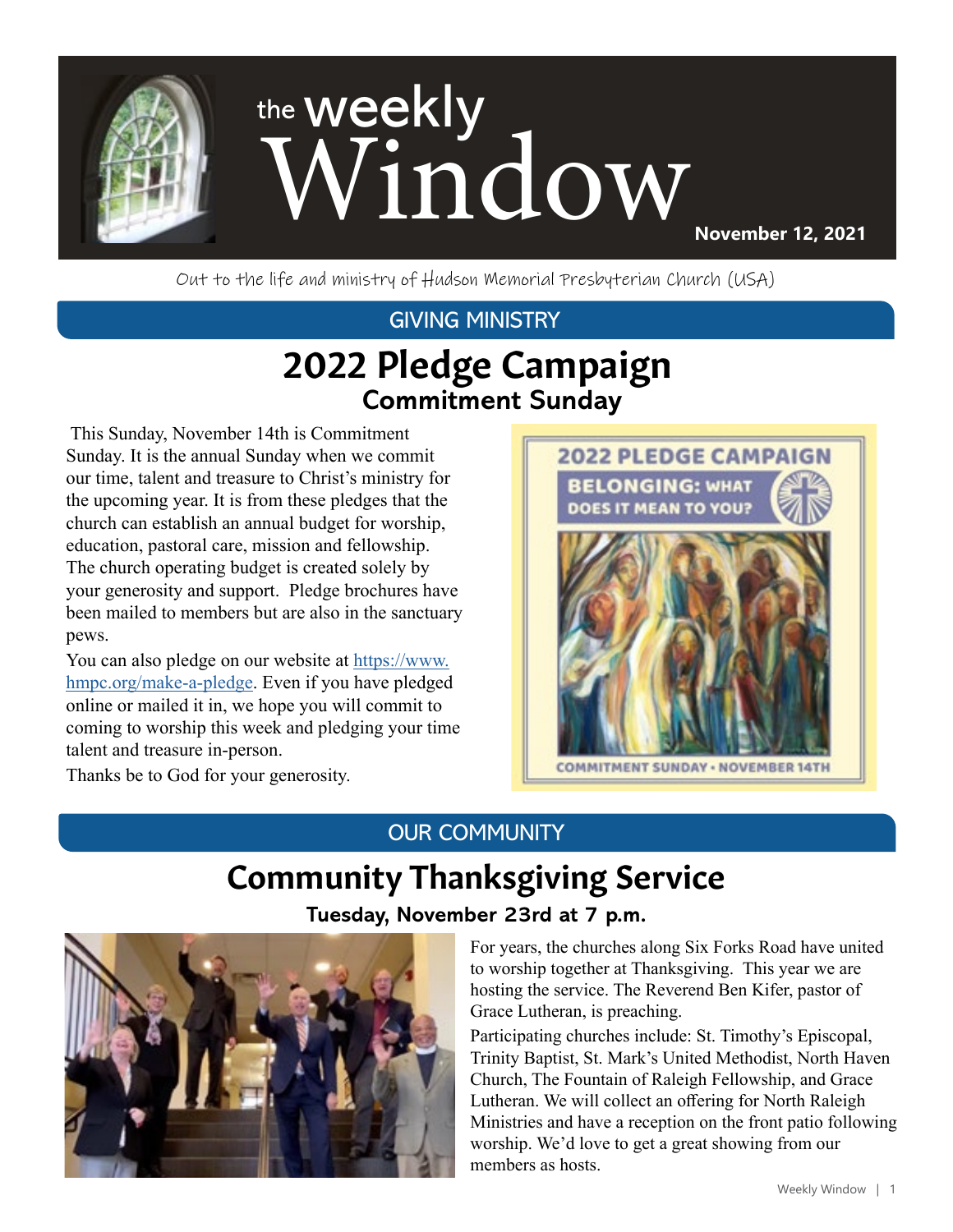#### GIVING MINISTRY

### What Belonging Means To Me **By Tom Bradshaw**



I'm Tom Bradshaw and I'm very proud to say that Mary Mac and I have been members of this church for 56 years. I joined this church not because I was a Presbyterian but because Mary Mac wanted me to be a Presbyterian! So on my knees at this altar, I did a prayer of confession and asked to join your church. But, I had a little bit of a problem. When we got married,

I was in the National Guard serving two weekends out of every month either at Ft. Bragg, Ft. Stewart in Georgia or other military bases because I was the General's Aide. I was trying to figure out how was I going to be a good Presbyterian. So I prayed that day to become a good Presbyterian. I should have remembered in the audience were an awful lot of people that I knew before I got to this church. First of all, I knew Mr. Holden, who gave money to Mr. Hudson to make this church. I also knew people in the National Guard. Bill Bass and George Mitchell helped me become an officer so I owed them. So, me being on my knees and praying, everybody took advantage of me because I could work during the week. In fact, my children said, "My Dad has a key to the church!" That meant something! Let me say why I love this work. I am now back on the Session and I thank the congregation for giving me a chance to do that. I was a member in the '70s and did not take a second term because I had taken a job in New York. Mary Mac did not want to go with me and bring the children to New York. I had passed so many bond issues for all different agencies that I went to work as an investment banker working all over the United States. But this church helped us raise our children.

 Where I learned about belonging was when I was almost 8 years old, my mother got me into the YMCA to learn how to swim so her younger sister could take me to the beach. She wasn't going to let me go until I learned how to swim! When I went to the Y, my mother had the wife of the President introduce me. Everybody thought I was king's folks and everybody was really nice to me! My mother told me, "This is the Young Men's Christian Association so Tom, you're going to read from the Bible and then you're going to do a prayer." I read the 23rd Psalm. I begged for two days not to do that, but I finally read the Psalm and did that prayer. When I came back the next week, they told me I had done a good job and they had people who were going to sponsor me to be in the Y. You will notice I always wear my Y pin on my lapel since I became a member of the Y. I then worked in their campaign first in 1959. I chaired the campaign in the '80s to build the North Raleigh Y, then the one in Southeast Raleigh. I did the "We Build People" campaign in 1997 and 1998. The "We Build People" program created the 7th largest Y in the United States. Before the pandemic, our Y was a \$98 million business. We then dropped all the way to \$60 million, similar to the '80s. But, we just got an \$18 million gift from MacKenzie Scott. That is a name you may recognize since she is the first wife of the fellow who runs Amazon. She likes the afternoon programs the Y is running in several counties that help students do math and reading. That is where I belong and why I wear my pin. I am now the President, but I have been there all this time.

However, this church gave me something the Y didn't give me. It gave me relationships to other things. I was on the Board of Capital Towers. I was asked to be on the Presbytery Committee to build a new project, Glenaire in Cary. Every time Bob Fields came to see me, I knew I was going to work, but I never said, "No" to the preacher. I did the campaign to build Westminister Hall, a new kitchen and more classrooms. This church has always been important to me. I would say to you, think about this. I've been on the Giving Committee for a number of years and quite honestly I could not understand why everybody didn't sign a pledge card. Sometimes I knew folks might not be able to give money. When we bought a new house I was concerned about what I was going to do but I found a way to contribute. I learned so much from so many people that I was able to work with in this church that I got lucky enough to become a member of the Raleigh City Council and then Mayor. People in this community encouraged me to do something about parks and recreation, then a water supply like Falls Lake which we got Jesse Helms help us do. My sense is that this church and the people in it took me aside and helped me be somebody.

I belong here. Mary Mac and I were the first to buy a niche in the Memorial Garden because we know we want to be here. I'd like to ask you to think about pledging finances if you are able, but also consider giving your time and talents. I met so many people here that I was able to get elected a number of times! This church is where I belong and I want you to belong. I think of belonging as *us*. We belong to this church. But if you don't fill out your pledge brochure, we don't know what programs to plan for you.

If you want to be on the Giving Committee or the Session, where I am a liaison to the Giving Committee, those are places where you can meet a lot of people. This church is well thought of within the community and by all Presbyterians. I am thankful for this opportunity to tell you what this church has meant to Mary Mac and I, our four children and 5 of our grand children who are members of this church. Please bring your signed pledge card to church next Sunday, November 14.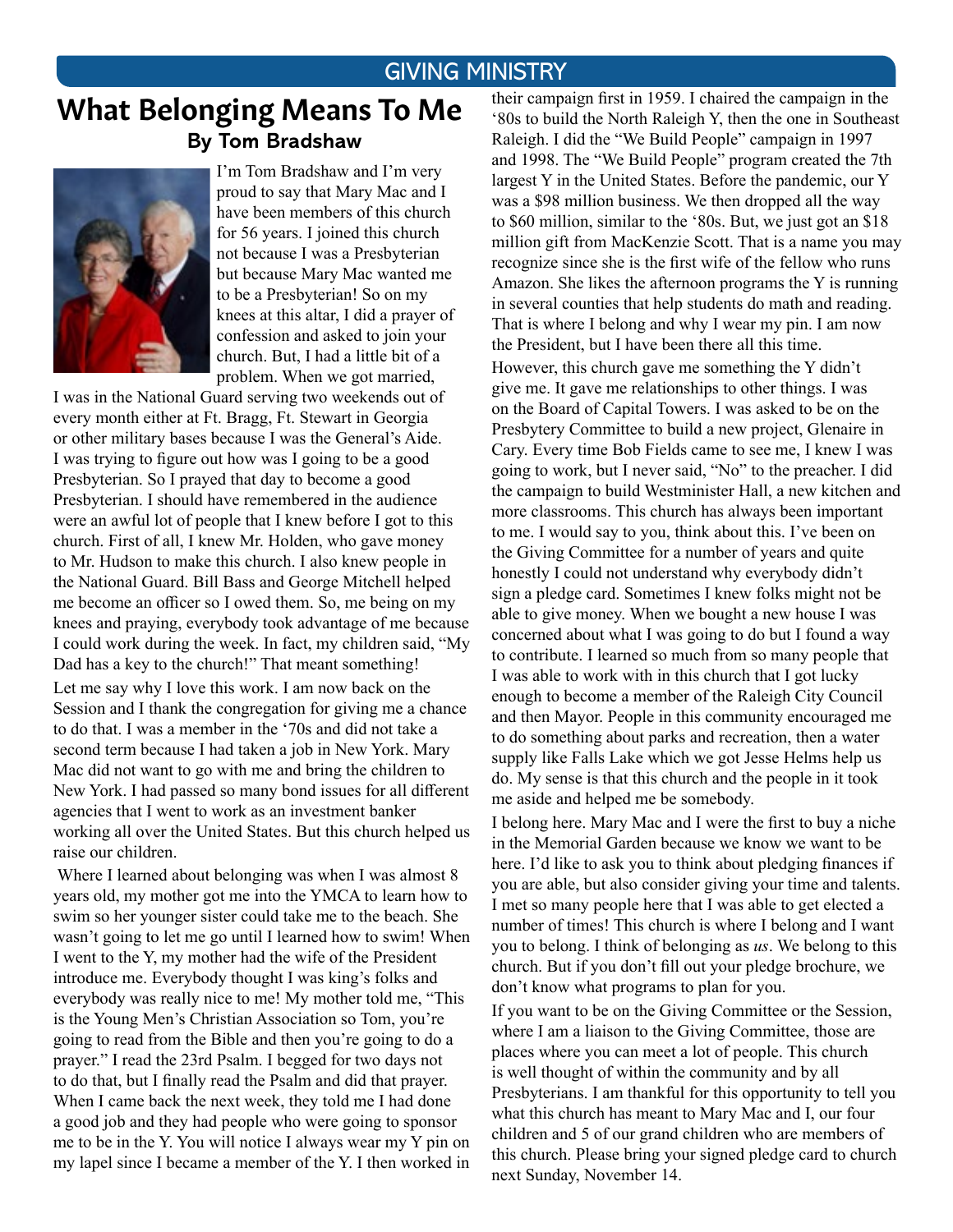### **MISSIONS**

# Rise Against Hunger Meal-packing Event

On Sunday, November 7, the Hunger Action Team and Mission Committee sponsored a meal-packing event in connection with Rise Against Hunger. We had 38 volunteers meet at the Rise Against Hunger warehouse to pack 10,000 meals to alleviate hunger worldwide. It was hard work but was a memorable time of service and connecting with our community and one another.







# Volunteer at the Food Bank

times for HMPC as part of our commitment to the Food Bank. We have set up two standing monthly volunteer shifts: the second Wednesday evening from 6:00-8:00pm and the third Saturday morning from 9:00am-12:00pm.

Use the link below to see the dates we will be working and to sign up to participate. The Food Bank does require that volunteers be masked inside the warehouse.

Youth ages 12-16 may volunteer with a parent, over 16 do not need a parent in attendance. Youth may be able to count these as service hours.

[Please contact Beth Billman,](mailto:bbillman%40nc.rr.com?subject=) with any questions.

[https://www.cervistech.com/acts/console.php?console\\_](https://www.cervistech.com/acts/console.php?console_id=0225&console_type=event_list&event_id=21&ht=1&res_code=HudsonMemorial) [id=0225&console\\_type=event\\_list&event\\_](https://www.cervistech.com/acts/console.php?console_id=0225&console_type=event_list&event_id=21&ht=1&res_code=HudsonMemorial) [id=21&ht=1&res\\_code=HudsonMemorial](https://www.cervistech.com/acts/console.php?console_id=0225&console_type=event_list&event_id=21&ht=1&res_code=HudsonMemorial)

### VOLUNTEERING TEND MY SHEEP

# Coats and Jackets for Note in the Pocket The Mission Committee has scheduled designated

#### **November 21 & 28**

Let's make it a cozy and warm Christmas for children in Wake County! Note in the Pocket is in need of coats and jackets for distribution through Wake County Public Schools. Please consider donating new (or very gently used) winter coats, rain jackets or fleece jackets this month. We will be collecting the two weekends around Thanksgiving. These items will be available for distributors to children in need immediately.

Note in the Pocket serves students and their families through the school system. All sizes are welcome and needed. Please contact Beth Billman at [bethbillman@gmail.com](mailto:bethbillman%40gmail.com%20?subject=) with any questions.

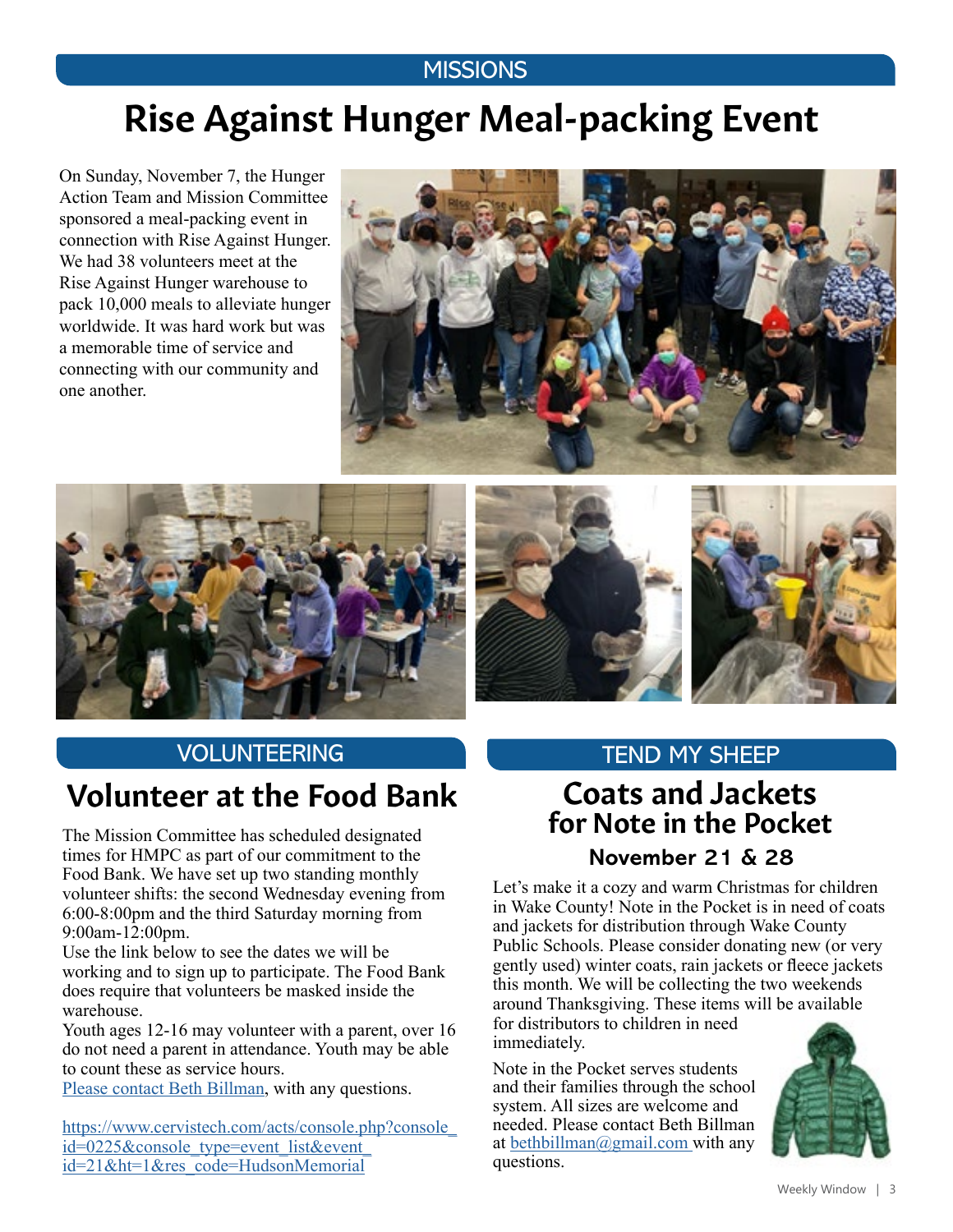### FAITH FORMATION

### Waking Up with The Word **Tuesday, November 16th at 6:30am Sunday Mornings | 9:30 -10:20am**

 All men are invited to join this group at the WH Patio for scripture reflection, discussion, fellowship and coffee. The group uses an ancient Bible study process called Lectio Divina. We look at the passage that will be preached on the upcoming Sunday.



The study revolves around 3 questions:

• What is a word or phrase that stands out to you?

• Allow that word or phrase to develop into a memory from your life, a though on the passage or metaphor

• What is Christ calling you to through the passage? No previous Bible study experience is needed. It is

a great group of guys who are welcoming and wise in their comments. For our in-person meetings, coffee and Bibles are provided. [If you have questions or would](mailto:mschafer%40hmpc.org?subject=)  like to be added to the email distribution list, please [contact Pastor Mac](mailto:mschafer%40hmpc.org?subject=).

### Seeing The Word  **Monday, November 15th at Noon**

The group will meet via Zoom this week. This group uses the art Illuminations of the St. John's Bible to study scripture texts. This week they will be looking at Luke 1:46-55; 68-79.



### INQUIRER'S CLASS

### **Sunday, November 14th** Interested in Joining Hudson?

The Inquirers Class, for those interested in membership, will be held on November 14 at 1:00pm via Zoom.

The class covers what it means to be a Christian, a Presbyterian, and a member of Hudson Memorial. New [Member Information Forms are available here](https://www.hmpc.org/join-hmpc). Please contact Debbie Kirk for more information at  $dkirk@$ [hmpc.org](mailto:dkirk%40hmpc.org?subject=).



# "Re Gathering"

#### **WH South**

In this group are members of the "John Knox" and "Mixed Adults" classes along with newer members and guests. They enjoy a presentation and discussion format. Rev. Aleta Ash facilitates November 14 and 21 with the theme "Disciples: Them and Us, Then and Now."

#### **WH North**

Join us for **"Ponderings"** facilitated by Gil Graybill, John James, John Oldenburg and Fred Woodward. This informal group is for all who would like to consider faith in light of contemporary issues. If you would like a place to share what challenges and opportunities you have right now and how your faith is informing your life, please join us! Topics and resources will be guided by the group and may include information (i.e., book study) and transformation as we connect with others. The topic this week is Contemplations about Faith, Part 2, as generously informed by C. S. Lewis' Screwtape Letters. (No prior reading necessary!)

#### **Parlor - Silent Reflection and Prayer**

For those who need a quiet space to be still and mindful, the Parlor is available. Suggestions of ways to use the space are provided using *Words to Build On: Words of Scripture for Remembrance and Reflection* and guides for personal prayer. The opportunity to light a candle as a symbol of the light of Christ and or in memory or honor of someone will be available. This will be one option for the space, another is just to sit quietly, pray if you would like, etc. In order to keep the sanctity of the space, the area is not for visiting.

#### **Labyrinth Self-Guided Walking Meditations**



Another outside option that will require social distancing but not masks will be a selfguided Labyrinth Meditation option. A guide to walking meditations and suggested material for reflection and some Sundays tokens of

focus to carry on your journey will be available at the Labyrinth on or in front of the Welcome Box.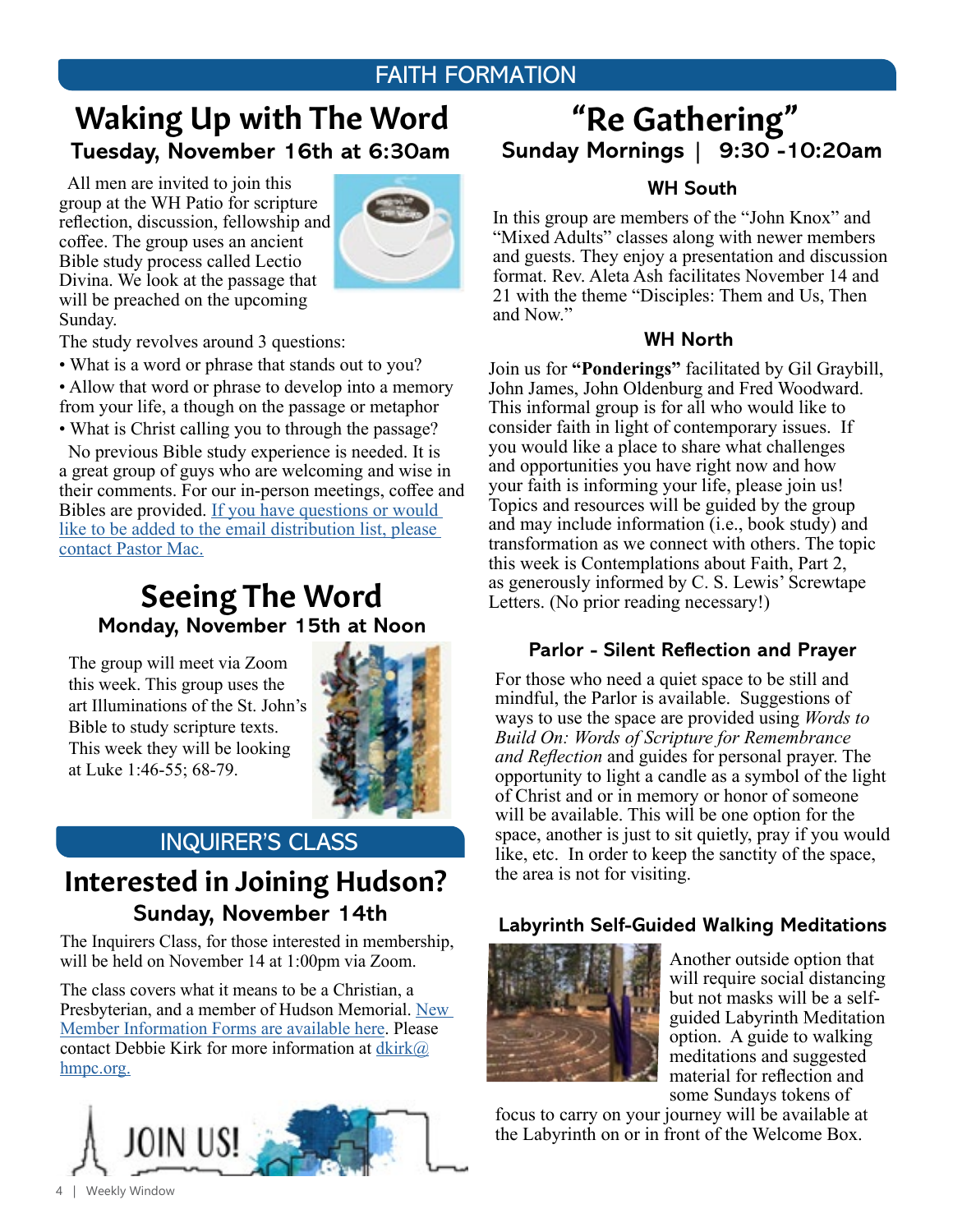### YOUTH AND CHILDREN'S MINISTRY

# Youth on Sunday **Sunday Mornings:**

- **Explorers Class (5th-7th grade)** will meet this week at our regular time, 9:30am in the Explorers Room on the second floor.
- **Confirmation Class (8th grade)** will also be meeting at the regular time, 9:30am in the Confirmation Classroom.
- **Sanctuary Worship (all ages)**  Begins at 10:30am. It is a great way to carve out time for God and for your family!
- **Bagels in the Breezeway**  These are held the first Sunday of every month. The next one will be December 5th at 10:00am.

### **This Sunday Afternoon:**

**Middle School** - 5:00 - 6:30pm. Working with canvas, magazines and Modge podge! Please come dressed to get a little messy! This will be held in GH or outside (weather permitting).

**High School -** 5:00 - 7:00pm - Par-Tee Shack! Please meet at the church at 5:00pm. The vans will be leaving at 5:05pm. NOTE: We will return at 7:00pm rather than 6:30pm because this is an "off campus" afternoon event. Please bring \$10 for entry!



### **Usual Sunday Afternoons:**

#### **Middle School and High School Youth Group**

5:00pm to 6:30pm in GH. *NOTE: This year the afternoon schedule is a bit different than previous years. Also, there will NOT be a meal component as a part of youth group this year. Snacks and drinks will be provided on a week to week basis.* 

- **Youth Music with Barbara** 4:30pm 5:00pm WH North - Youth interested in participating in the music program here at HMPC.
- **Youth Group** (Middle School grade 6-8 and High School grade 9-12) - 5:00pm - 6:30pm - Geneva Hall - Come join us for recreation, study, mission and worship activities.

# Chapel with 3-4 Year Olds



Now that Halloween has passed it is time to begin looking forward to Thanksgiving! November at Hudson is all about family, friendships and food. This fall, our 3 and 4 year olds have attended outdoor Chapel with Pastor Mac, Ms. Barbara and Ms. Cary. During chapel this fall, the children have learned new prayers and songs as well as listening to Bible stories. Chapel is a wonderful time for grown-ups and children to come together and remember that we are all children of God!

#### CHILDREN'S MUSIC MINISTRY

### Joyful Noise & Wee Worshipers

**Pre-Elementary: Wee Worshipers, Room 225 9:30 am -** Children are invited to participate in our pre-K music program called the Wee Worshipers during the 9:30 hour. Children will sing and play instruments to age-appropriate music. They will even join Joyful Noise to perform in worship a few times throughout the year!

#### **Joyful Noise: Grades K–4, GH Music Room**

**9:30 am -** Joyful Noise is our Elementary age music program led by Gina Hayek. Using games and activities and playing instruments, children learn about Bible stories appropriate to their age and development. Joyful Noise children will have the opportunity to lead worship a few times a year through music and simple pageants.

**Our Joyful Noise and Wee Worshiper groups are having fun preparing songs to perform on PRESCHOOL SUNDAY - November 21st. We would love to have your children join us at the 9:30 hour!**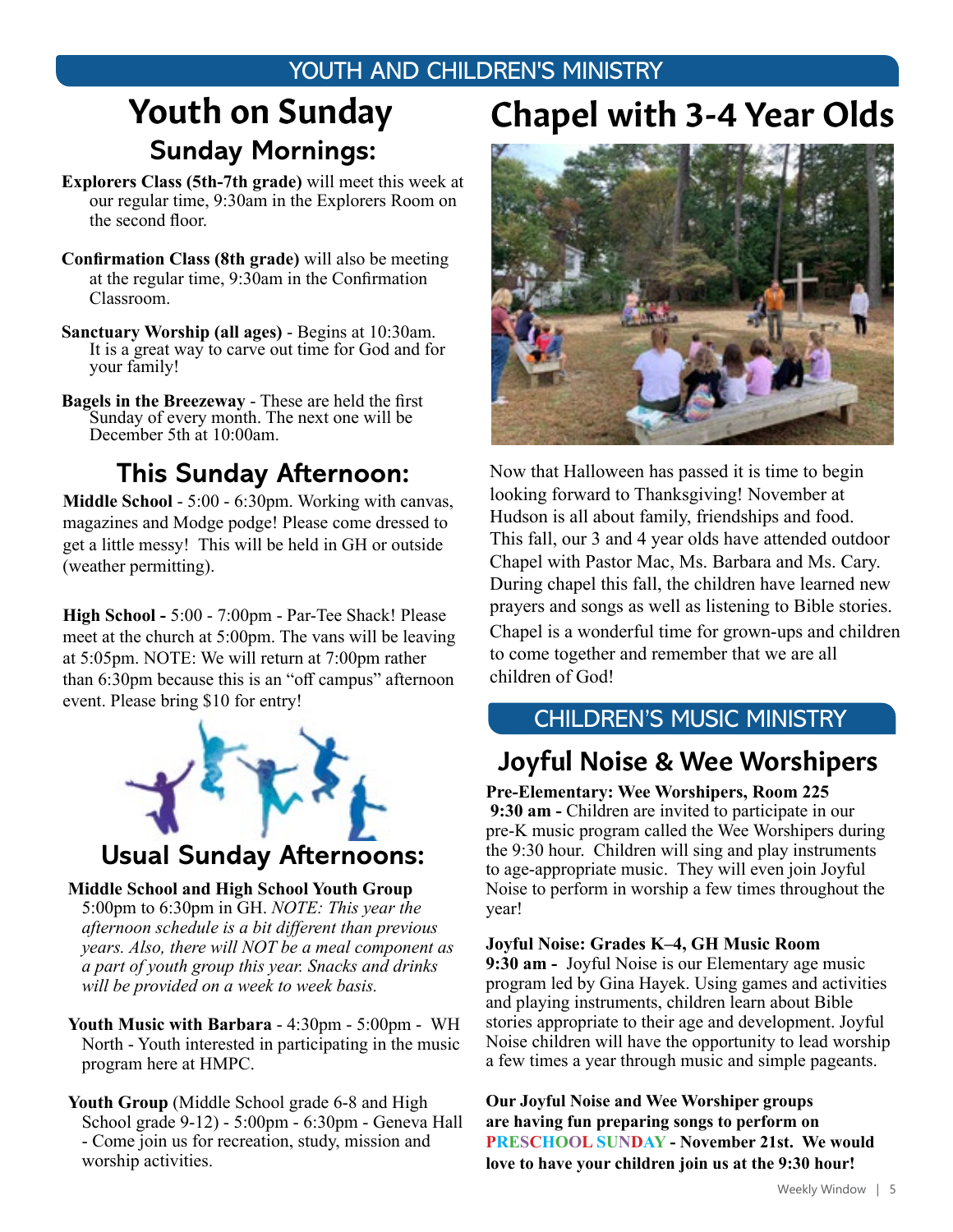# Charles W. Welby Celebration of the Life of

A Service of Witness to the Resurrection & Celebration



of the Life of Charles W. Welby will be held on **Saturday, November 13th at 11 a.m.** in the Sanctuary. Charles entered God's everlasting kingdom a year ago. Thanks be to God we can gather now to worship God and celebrate his life among family, friends and the congregation.

### **PERSONNEL**

### Sunday Morning Childcare Workers

Hudson Memorial Presbyterian Church is looking for caring, reliable childcare workers for our church nursery! This is a part-time opportunity on Sunday mornings from 9:00 am - noon. Please send a resume or inquiry email to [Cary Dickerson, Interim Director](mailto:cdickerson%40hmpc.org?subject=)  [of Children and Family Ministries](mailto:cdickerson%40hmpc.org?subject=)

### Organist/Music Assistant

We are beginning our search to fill the part-time organist position here at Hudson. [Please click here](https://www.hmpc.org/job-openings)  [for more information.](https://www.hmpc.org/job-openings) If you know of someone who might be interested, please contact anyone on the Search Committee: Barbara Loehr-Fox, Emily Brown, Carol Cox and Dan Vig.

### FROM THE HMPC STAFF

## Staff Email Addresses

When you receive an email from one of Hudson's staff members, please verify that the email address is their first initial then last name  $@hmpc.org - example$ mschafer@hmpc.org.Do not respond or click in church emails if the from address is not like the example.



### THIS WEEK

### Sunday, November 14

9:30 am - Wee Worshipers & Joyful Noise - GH 9:30 am - Explorers SS - Room 226 9:30 am - Confirmation Class - Room 234 9:30 am - Adult Faith Formation 10:30 am - Worship - *Commitment Sunday* 10:45 am - Children's SS - Playgarden 11:30 am - Fellowship 1:00 pm - Inquirer's Class - Zoom 4:30 pm - Youth Music 5:00 pm - Youth Group (Middle school in GH/ High School at Par-Tee Shack)

#### Monday, November 15

12:00 pm - Seeing the Word - Zoom 7:00 pm - Finance Meeting - Zoom 7:00 pm - Diaconate - WH South 7:30 pm - American Pilgrims on the Camino - Parlor 8:00 pm - Alanon, AlaTeen, AlaKid - GH, 226, 236

### Tuesday, November 16

6:30 am - Waking Up With the Word - Patio 9:30 am - Staff Meeting 1:00 pm - Single Way- Vivo Italian 4:00 pm - Memorial Garden Meeting - KH Room 6:30 pm - Youth Committee - Zoom 7:00 pm - Fellowship - Zoom 7:30 pm - Boy Scouts - GH, 234 Wednesday, November 17

9:15 am - Women at the Well - Parlor 6:15 pm - Handbells 7:30 pm (or 7:00 if you can make it!) - Chancel Choir

### Thursday, November 18

6:00 pm - Women at the Well 7:00 pm - Presbyterian Pint

### Saturday, November 20

9:00 am - HMPC at Food Bank 5:00 pm - ACA Support Group - Room 200

# **CONNECT WITH US ONLINE!**





@HudsonMPC

@HudsonMemorialPC @ HudsonMemPC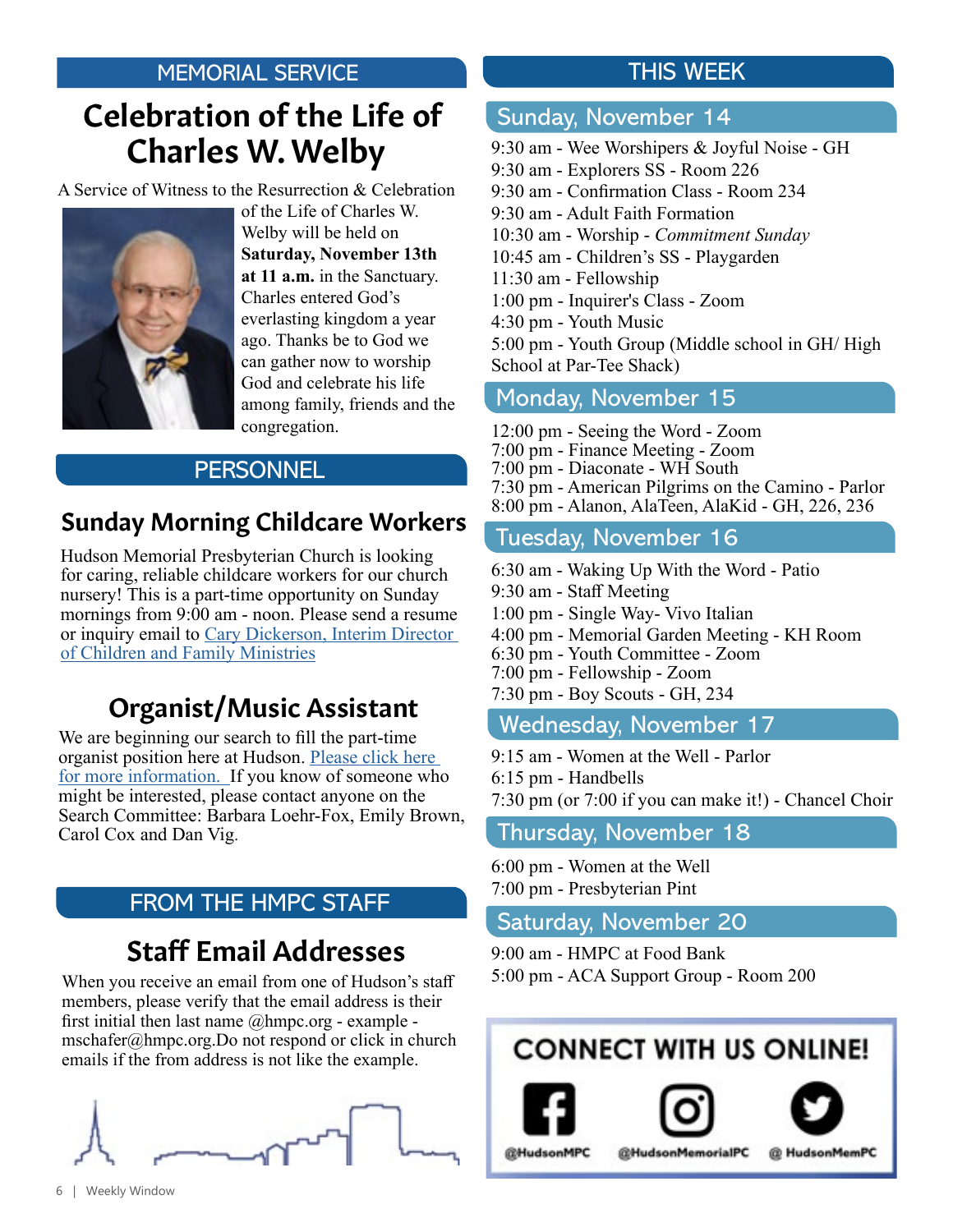### WORSHIP & THE ARTS

# Advent Wreath-making

As part of worship each week throughout the season of Advent, we will light one candle on the sanctuary Advent wreath. Using scripture, liturgy and music, we reflect on themes that prepare us to celebrate the birth of Christ. Many of us find using an advent wreath at home to be a helpful devotional practice. For those who would like to create a wreath, we invite you to join us from **9:30-10:20 on November 28.** Wreaths and supplies will be furnished by the Adult Committee and the Chancel Guild. We ask that you sign up by November 22 using [this link](https://www.hmpc.org/advent-wreath-signup) so that we can plan appropriately.

Adults with children through Grade 4 will meet in Geneva Hall. HS Youth and Adults will meet in Room 200. If you have any questions contact Debbie Kirk at [dkirk@hmpc.org](mailto:dkirk%40hmpc.org%20?subject=) 

### Attend Worship Online WORSHIP NOTES



For those unable to attend worship in person, we will be live streaming the services. Please know that the live streams will also be recorded and posted on the church YouTube channel, as well as the church website.

Click here to live-stream or watch recording of this [Sunday's 10:30 am service.](https://www.youtube.com/channel/UCuYf7XqKx9g_Mc0_BsPkWlA)

Thanks to our live streamers: Gil Graybill, Skye Schafer, Sarah Bedini, Erik Jacobsen, Tiya Komono, Mia Komono.

# Nursery is Open on Sundays!

Our nursery is open during worship. Your children from birth to 3 years old will be safely taken care of by our compassionate, trained, and responsible childcare workers.

[Contact Cary Dickerson, Interim Director of Children's](mailto:cdickerson%40hmpc.org?subject=)  [Ministries if you have any questions.](mailto:cdickerson%40hmpc.org?subject=)



# **"While We Are Waiting, Come"**  2021 Advent:

Our theme for Advent this year comes from Hymn #92 in our *Glory to God* hymnal. It is a text by Claire Cloninger from 1986. A simple and meditative hymn that reads, "While we are waiting, come; while we are waiting, come. Jesus, our Lord, Emmanuel, while we are waiting, come." Often the early days of December feel less like waiting and more like a frantic scramble to squeeze everything in to the point of exhaustion. What we really need to do is have moments of waiting for the relief of Jesus Christ to break into our chaos. We hope Advent worship, faith formation and other opportunities will help create space for Jesus during this season of waiting.



### **Advent & Christmas Dates**

**Sunday, November 28** at 9:30 am - Advent wreathmaking

**Sunday, November 28** at 10:30 am in the Sanctuary - Worship on the first Sunday of Advent

**Sunday, November 28th** following worship on HMPC Campus - The Hanging of the Greens - Decorating the church for the Advent and Christmas season - all ages and stages are welcome to help.

**Sunday, December 5th** at 10:30 am in the Sanctuary - Worship & the Lord's Supper on the Second Sunday of Advent

**Sunday, December 12th** at 10:30 am in the Sanctuary - Worship on the Third Sunday of Advent featuring the Children's Christmas Pageant

**Sunday, December 19th** at 10:30 am in the Sanctuary - The Fourth Sunday of Advent

**Sunday December 19th at** 6:30 pm in the Sanctuary - The Christmas Joy Concert

**Friday, December 24th** at 3:00 pm in the Sanctuary - Christmas Eve Communion Worship Service

**Friday, December 24th** at 5:00 pm in the Sanctuary - Candlelight Christmas Eve Worship Service

**Friday, December 24th** at 8:00 pm in the Sanctuary - Candlelight & Communion Worship Service

**Sunday, December 26th** at 10:30 am in the Sanctuary - First Sunday of Christmas Worship